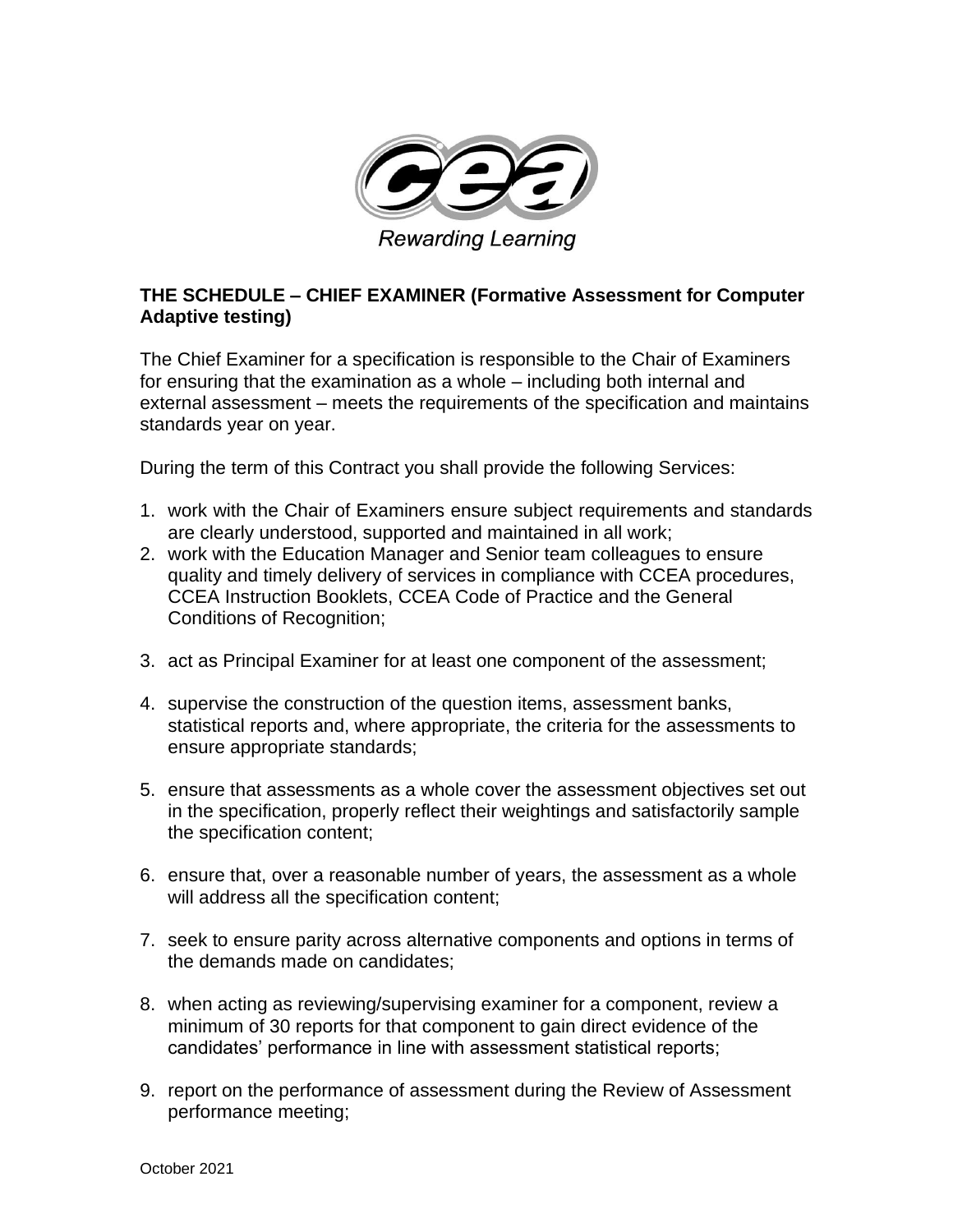10.submit, as directed by CCEA, an evaluation report on the examination in that specification;

The Services as specified in points 1-7 above will involve:

- devising, under the management of the Education Manager,
	- a) the subject specific timetable for the production of question items for each criteria;
	- b) the assessment grids, objectives and criteria for the question items and assessment.
- producing and/or co-ordinating the production of:
	- a) the question items assessment and difficulty values at each stage of drafting and finalising;
	- b) the report on the assessment.
- providing the amended first proof following the IBEC meeting;
- proofreading the versions of the assessment items at each stage of the production process;
- standardising of the items and item bank (including the preparation for and the conduct of standardising meetings);
- monitoring the standards of work of each Principal Examiner;
- participating in the decision making procedures during the Review of Assessment Performance meeting by:
	- a) reporting on the performance of the assessment;
	- b) recommend future developments.
- 11.be available during the Post Results period to conduct review of reports;
- 12.train and mentor new senior team personnel;
- 13.ensure that all work for CCEA, including information exchanged at CCEA meetings or whilst on CCEA business, remains confidential and is not discussed or reviewed in public places;
- 14.attend all meetings face to face or online, and to follow protocols as outlined by CCEA at the start of the meeting (meetings may be recorded depending on business need. Attendees will be notified of this before the meeting commences);
- 15.ensure that all work is carried out to a high standard and is completed within agreed deadlines;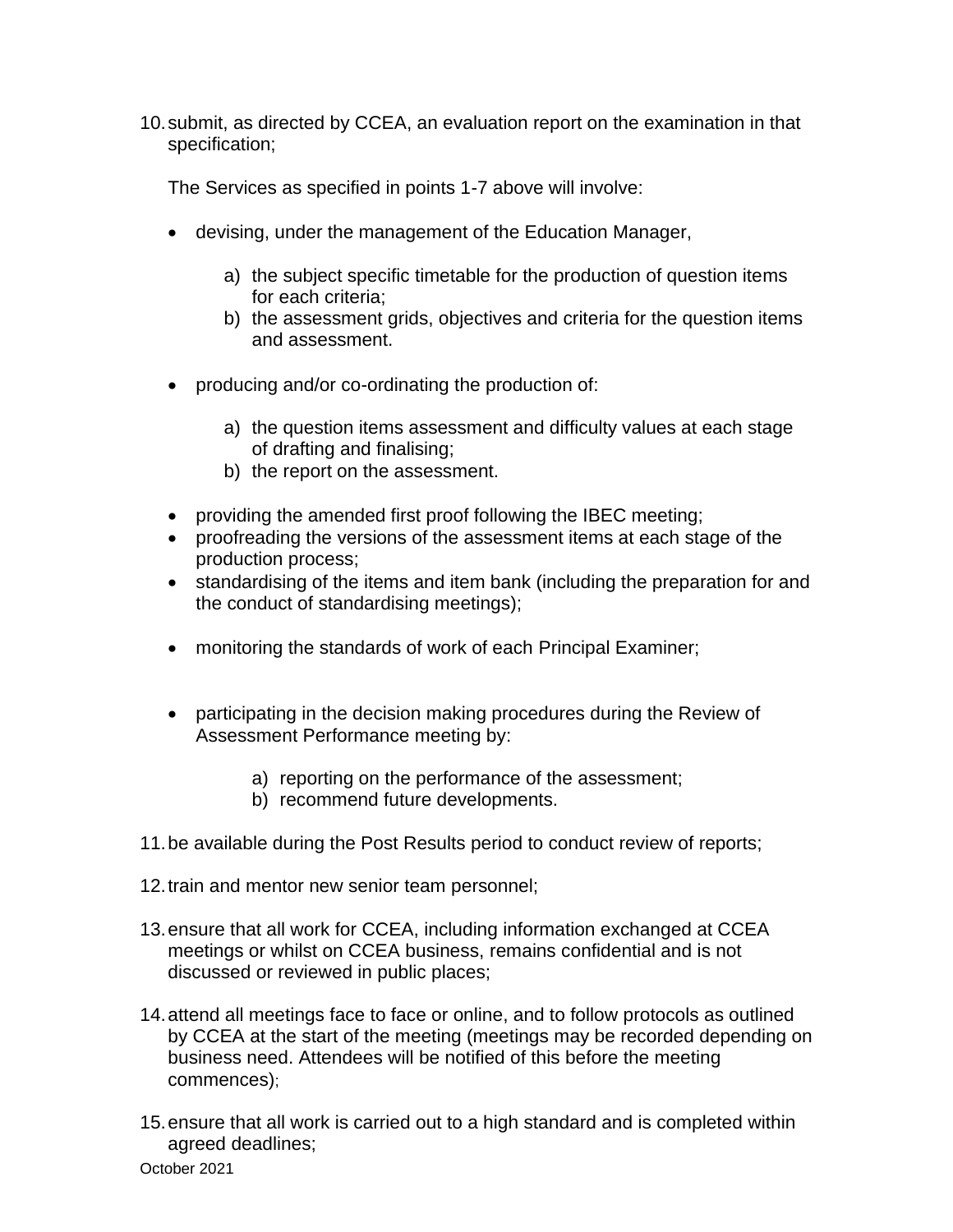- 16.conduct teacher support events and/or centre visits where required by the Education Manager;
- 17.engage in modernisation projects/developments and assist in the development of materials in support of the relevant specification;
- 18.attend training courses arranged by CCEA, in relation to new methods, techniques of assessment and administrative procedures;
- 19.engage in contract performance management with the Education Manager;
- 20.support CCEA as directed with its strategic modernisation programme for examinations and assessments. This can include but is not limited to: reviewing and testing new technologies and processes, participating in pilot projects and providing detailed feedback to improve learning and development;
- 21.perform any other services such as CCEA may reasonably require in respect of/relevant to the development of examinations.

\*Throughout this document the phrase question papers is to be interpreted as including the range of examination materials produced (eg tapes, tasks, resource materials) in addition to the question papers and mark schemes as relevant to the subject.

Please note: If a Chief Examiner is leading a meeting on CCEA's premises, it is their responsibility, at the beginning of each meeting, to make those members attending aware of fire evacuation procedures.

## CONFIDENTIALITY AND PROFESSIONAL INTEGRITY

Please note that all examiners who are contracted to provide services for CCEA are required to maintain the confidentiality of assessment materials as described in Condition G4 of the General Conditions of Recognition – Maintaining Confidentiality of assessment materials. The General Conditions of Recognition state that:

- G4.1 Where confidentiality in –
- (a) the contents of assessment materials, or
- (b) information about the assessment,